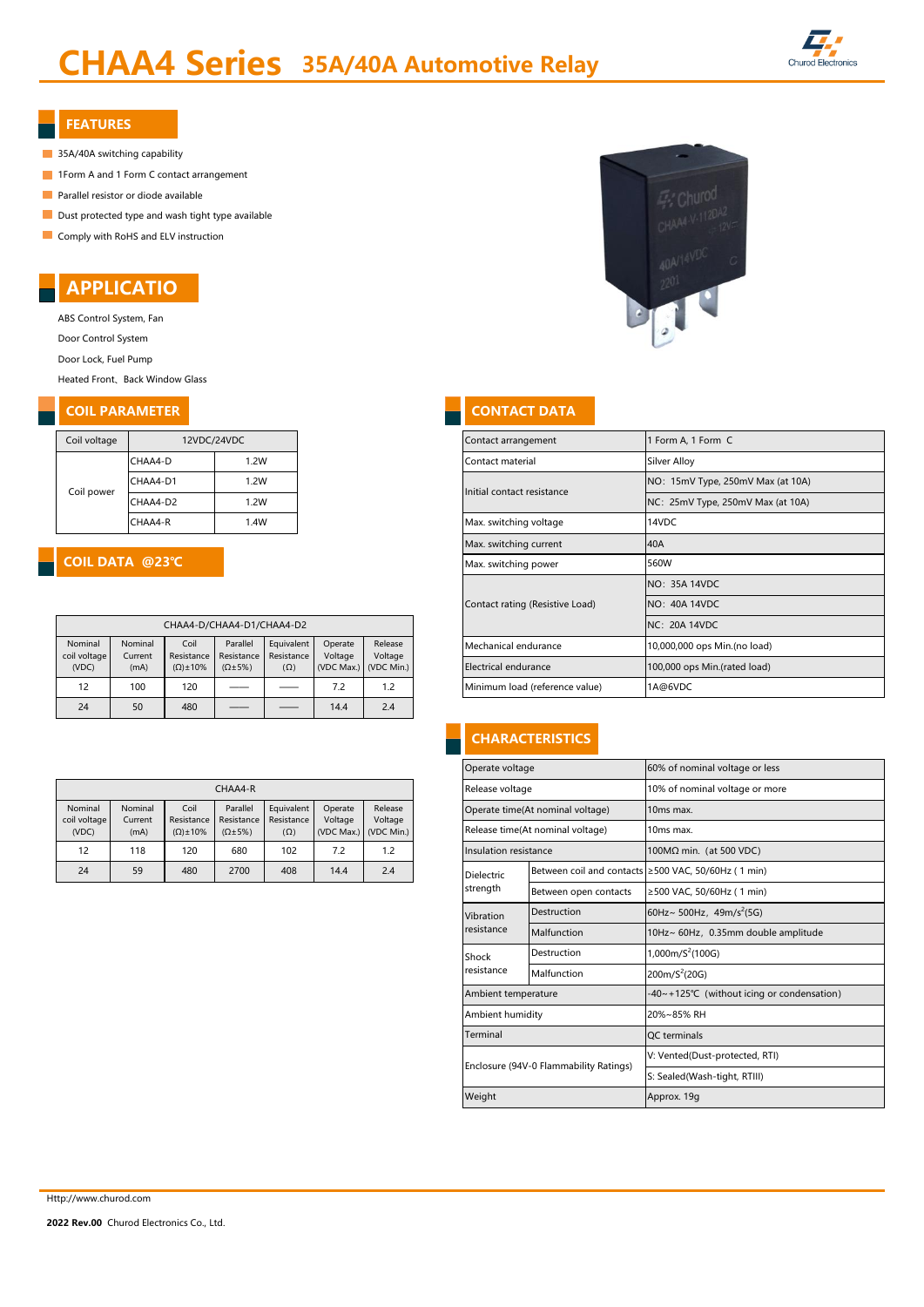# ORDERING

|                                                                                                                          | CHAA4 | $-V$ | $-1$ | 12 | D | A | 2 | ,000 |
|--------------------------------------------------------------------------------------------------------------------------|-------|------|------|----|---|---|---|------|
|                                                                                                                          |       |      |      |    |   |   |   |      |
|                                                                                                                          |       |      |      |    |   |   |   |      |
| 1. Product Family                                                                                                        |       |      |      |    |   |   |   |      |
|                                                                                                                          |       |      |      |    |   |   |   |      |
| 2.Enclosure                                                                                                              |       |      |      |    |   |   |   |      |
| V: Vented(Dust-protected, RTI) S: Sealed(Wash-tight, RTIII)                                                              |       |      |      |    |   |   |   |      |
| 3. Number of Poles                                                                                                       |       |      |      |    |   |   |   |      |
| 1:1 pole                                                                                                                 |       |      |      |    |   |   |   |      |
| 4. Rated Coil Voltage                                                                                                    |       |      |      |    |   |   |   |      |
| 12,24VDC                                                                                                                 |       |      |      |    |   |   |   |      |
| 5. Parallel component                                                                                                    |       |      |      |    |   |   |   |      |
| D: Without parallel component R: With resistor D1: With parallel diode(Anode on 1#) D2: With parallel diode(Anode on 2#) |       |      |      |    |   |   |   |      |
| 6.Contact Arrangement                                                                                                    |       |      |      |    |   |   |   |      |
| A: Form A(SPST)<br>C: Form C(SPDT)                                                                                       |       |      |      |    |   |   |   |      |
| 7. Conact Material                                                                                                       |       |      |      |    |   |   |   |      |
| 2: AgSnO2                                                                                                                |       |      |      |    |   |   |   |      |
| 9.Additional numbers and /or letters                                                                                     |       |      |      |    |   |   |   |      |
| 000-999, AAA-ZZZ, aaa-zzz or blank, which does not represent electrical changes, only for specific customer requirements |       |      |      |    |   |   |   |      |

## OUTLINE DIMENSION





#### Remarks:

1)The reference tolerance in outline dimension:

outline dimension ≤1mm, reference tolerance is ±0.2mm;

outline dimension >1mm and ≤5mm, reference tolerance is ±0.3mm;

outline dimension  $>5$ mm, reference tolerance is  $\pm$ 0.5mm.

2)The reference tolerance for PC Board layout is  $\pm$ 0.1mm.